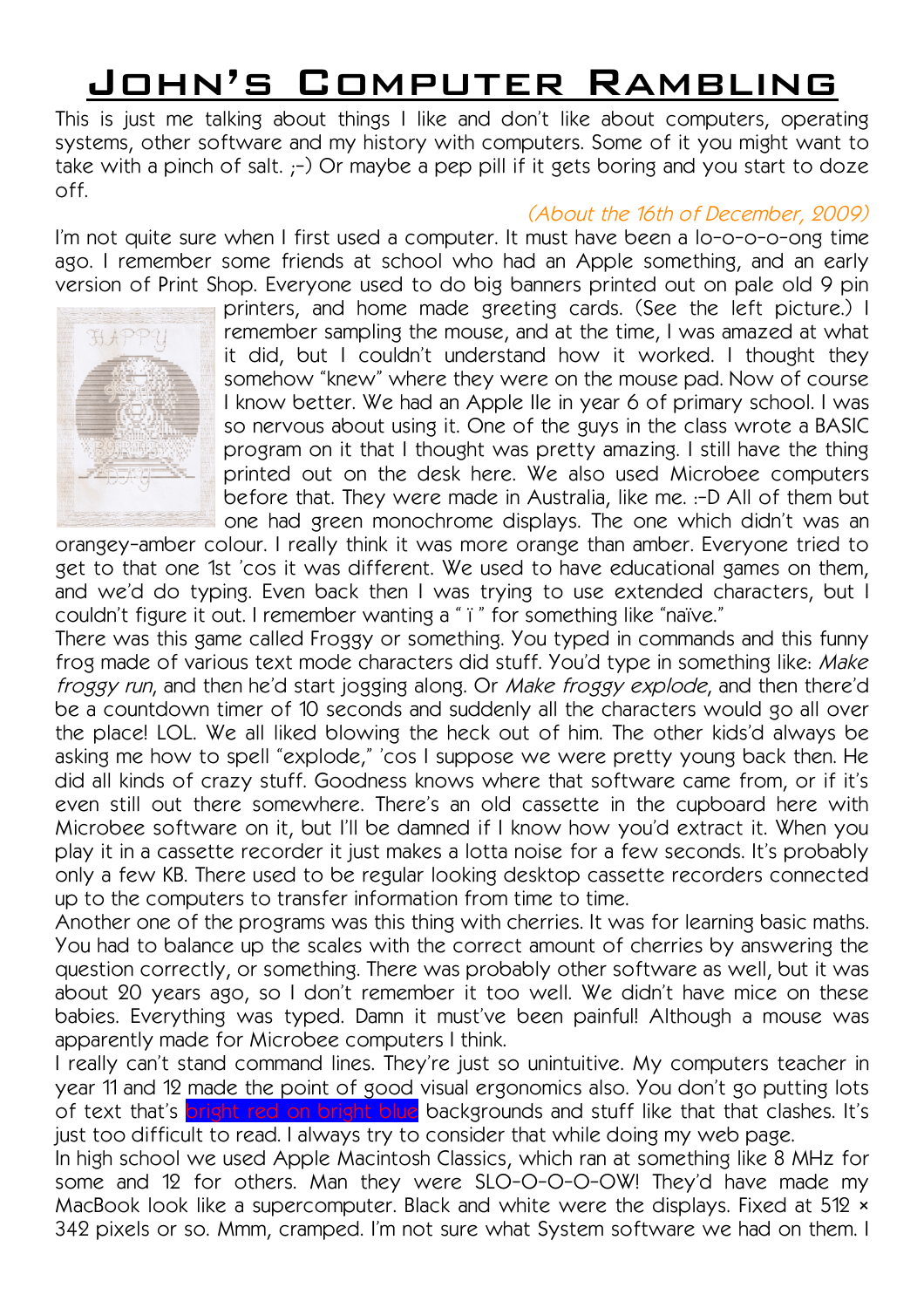think they put System 7 on there, but I really don't remember. Some of them had the little Finder thingie at the top right where you could switch between applications. That was so good to be able to "multi-task." They used to be a pain with only running one application at a time.

We did drawings, word processing, spreadsheets, animations, painting, and programming with Microsoft Quick BASIC, or whatever it was. I even gave a demonstration to the class on how to do sounds or animation or something.

We all liked to play games on them though. Shuffle Puck Café! That stuck in my mind for years to come. I really stunk at it, but it sure was nifty. I was able to play it again recently in Mini vMac, now that Apple have released System 6 for free. Some of the computers even had Mac PlayMate, this naughty, and rather basic sexy sorta game. It had an emergency fake spreadsheet in case somebody should catch you with it. Heh heh. When we were doing the animation work, one guy that I'll just call David, found this "ooh" kind of sound effect, and he was playing it over and over and then changing the pitch, finally slowing it down as if someone was getting it on! We all cracked up with that, but the teacher wasn't all that amused. He did it so convincingly well though. LOL. One of the clever teachers administrating the network put the password as "password" and somebody figured it out in the end, and gained access to everybody's accounts. I don't think they actually did anything to them though. Another guy, Matt, decided to use 2 computers at once, to speed things up a bit. I used to change the background pattern on my computer to little smiley faces.

The technical drawing room had XT PCs with DOS. They had monochrome amber monitors, and we used those 5¼ inch (13.335 cm) floppy disks to store our drawings. We used a mouse of course. I dunno how you'd draw too well with the keyboard. We did stuff like buildings and fences, plus stuff by hand in that class.

It wasn't until 1995 that we got a computer at home. It was an Acer Acros I think. A package deal from Harvey Norman. It had a 75 MHz Intel Pentium CPU, 8 MB of RAM, a 730 MB hard drive, a 4 × speed CD drive, a 3½ inch floppy disk drive, 16 bit Magic S30 Sound Blaster audio card and a Cirrus Logic video card with 1 MB of RAM. The operating system was MS-DOS 6.22 and it also had Windows 3.11 For Workgroups. Lots of the kids at school thought it was a beast! It cost over \$5000. You could only do 24 bit colour in 640 × 480 pixels. Once you changed up to 800 × 600 pixels it dropped to 16 bit, then 8 bit for 1024 × 768 and 4 bit colour for the rather flickery and interlaced 1280 × 1024 pixel resolution. It also came with Microsoft Works, (which still does work under Windows XP,) Encarta '95, Space Quest Collectors Edition, Microsoft Home CD-ROM Product Sampler, Microsoft Entertainment Pack, Best Of Microsoft Entertainment Pack and Corel DRAW! 3, which we added in at the time. Although I think version 5 was out at that stage. We also got a Canon BJC-4000 colour printer, which everyone thought was just amazing. After all it could print in colour! Lots of people only had black and white printers back then. I spent a lot of time with Corel DRAW and the other programs it came with, as well as Encarta. When I found QBASIC, I was really excited to try out my own programming. I went and found the old printed piece of paper from back in primary school to see if I could implement that.

Back then you got big thick books for software documentation. These days it's some half @\$\$ed PDF file if you're lucky. Corel DRAW! 3 even came with a video! There was a lady demonstrating how you could do various stuff with it. I still have that too. Corel

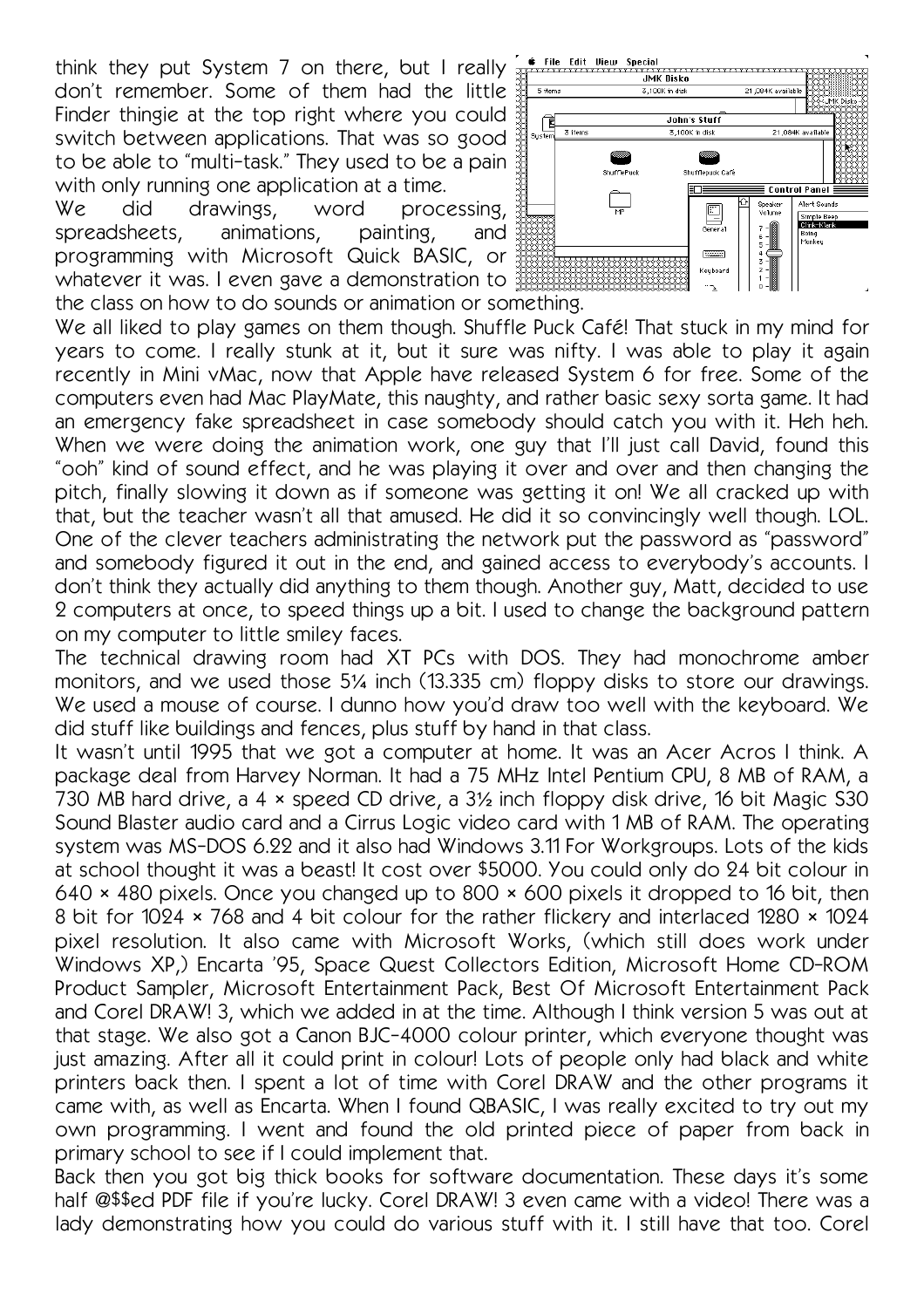SHOW used to be cool, but it was very bug ridden. It was always crashing for some odd reason. I loved all the Autodesk flic animations you got with it, but I was bit



disappointed that the graphics suite didn't allow you to actually make stuff like that. Corel CHART! was great, and I used it for school also. I only ever did about 12 charts with it, until I got it back out again recently. It still works perfectly fine with Windows XP, and you can copy charts and paste them directly into Corel DRAW 8 also. It was pretty easy to use once you got the hang of the spreadsheet feature.

A bit later on we got a Relisys flatbed single pass colour scanner. It was a beast of a scanner for its time, and the picture quality was

fantastic. It had a good focal length also, so you could scan all sorts of things that you stuck in it. Big fat books, flowers, your hand and so on. We upgraded the computer's RAM by another 32 MB, bringing it up to 40, which was pretty huge back then. Unfortunately ISA slots went out the window on motherboards, so it never got used passed our 2nd computer. I later got a PCI based SCSI card which it worked with, but we got a new scanner and printer combo, and it got given away. It worked with Macs also, and came with the software for them.

Our 1st hard drive died with lots of bad sectors, but we were able to get it replaced with a slightly larger 810 or so MB one, under warranty. It still works fine to this day, although I think it's in the cupboard at the moment.

Back then if you were into games, DOS had the really cool ones. If you talked about Windows games, they were the simple ones that Microsoft threw in for you. Now it's kinda the other way around since DirectX came about. It wasn't until 1998 that we got Windows '95. Software was getting harder to find for Windows 3.1, so we finally upgraded and also got Simply 3D 3 I think it was. Somewhere in there we also upgraded the CPU with a HyperRace MX Pro CPU. It was supposed to run at 180 MHz, but the motherboard could only handle it up to 150 MHz. The speed difference was incredible. Simply 3D was riddled with bugs, and we were lucky to be able to return it to Harvey Norman, and get Corel DRAW 8 with some extra cash. Corel DRAW 3 was getting too limited for what I wanted to do, and with Corel DREAM 3D, I could keep on doing 3D graphics also. The anti-aliased graphics and new transparency features were just what I wanted. Unfortunately, the installation was quite big for our little 810 MB hard drive, so some of the programs had to be run off the CD. This made things awkward when you wanted to access other CDs, and the computer could only handle 2 drives. One hard drive and one optical drive, or 2 hard drives and no optical drive. So it was time for a bigger disk. I wanted a 20 GB drive, but they were a bit pricey, so on the 10th of September 1998, we went for a 10 GB size one. Seeing as the computer couldn't handle another hard drive, the folks at Harvey Norman copied the smaller one onto the new one and partitioned into 5 parts. Probably because it was still formatted as FAT 16. The new space was great, and it lasted for quite a few years. Later that year I got Need For Speed 2 S.E. It only just ran smoothly. But in like 320 × 240 pixels. Not long after that on the 17th of November (1998) we got a Creative 3D Blaster Banshee. In other words the 3Dfx Voodoo Banshee. Finally some graphics acceleration! These were the days before AGP, so like the 1st video card we had, it was PCI slot based one, but now with 16 MB of RAM. Now I could actually go up to 1024 × 768 pixels in 24 bit colour at last. Although with Windows '95, you still had to restart it every time you changed something, which was a pain. Even Microsoft Works seemed zippier scrolling through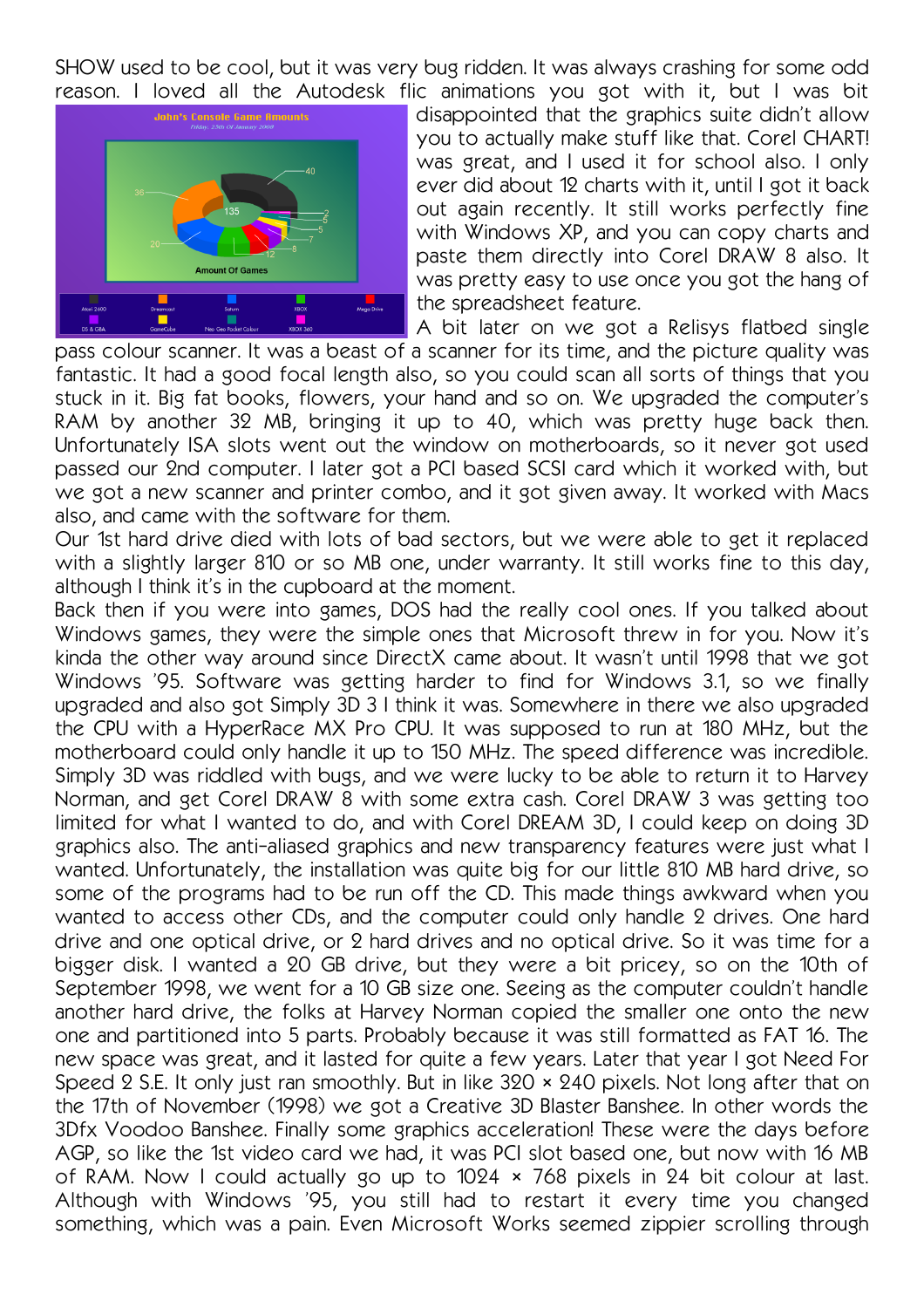documents. N.F.S. 2 S.E. didn't seem to detect the card during installation, and later I worked out that you had to copy over the NFS2SEA.EXE program from the CD. It was amazing to finally see it all nice and smooth with the extra effects. I later got N.F.S. 3 as well, which required you to stick "-d3d" for Direct3D on the end of the command line for the program, because it didn't really like the Banshee either. I was also able to sample Unreal and a demo of Ultim@te Race Pro, and the Banshee came with Incoming, although it didn't run too well. Back then, DirectX and Internet Explorer were optional.

I also changed over the 1st sound card (which had a volume knob on it,) to a Sound Blaster AWE 64, which was also an ISA slot type card. The improvements to MIDI was quite noticeable.

By the middle of 1999 I was craving a lot more speed. The Games Wizards at Penrith put us together a totally new PC. A 450 MHz Pentium 3 CPU, 128 MB of SD-RAM and an AOpen AX-6B plus motherboard, with a new case also. Some 600 MHz CPUs had come in just after it was complete, but they were quite pricey. We picked it up on Monday, the 6th of August. Need For Speed High Stakes was the last game I would try on the 1st computer, and it ran like a slide show. On the new computer however, it was great. This computer lasted our family for 5 years, when it finally started having tantrums in 2004. It was the 1st computer to get me on the Internet and also saw me using Windows '98 and Windows ME.

I was really getting fed up with Windows at this stage, and swore I would ditch it and move to running Linux. Although it would be a few years until I realised what that would actually involve. The Windows bugs and crashes drove me bonkers. You'd be restarting the computer like 10 times a day or more and with no protected memory support, applications that died would bring down everything. It was a spanner in the works for productivity. We eventually got a new 30 GB hard drive, after the other one started getting bad sectors and at some stage I changed the file system over to FAT 32. The computer had a maximum of 640 MB of RAM at one stage, with extra sticks added in from a friend of mine, although while it was sorta dying, some of them didn't work all the time.

Also around 2001 our old Acer monitor began to really pack it in. At 1st it got quite dark and then at some stages it would just turn off! The switch died in it also and had to be replaced I think. So we then got the monitor I have now. A Sony Trinitron E220 with a flat screen. This baby can do up to 1600 × 1200 pixels at 60 Hz and modes up to 800 × 600 pixels at 120 Hz. Something fried in it severely during the warranty period, so it got fixed for free, and since then it's been pretty reliable, although it did get a strange flickering syndrome at one stage. I think something was loose with the connection to the video card.

It was also in about 2001 that I got interested in capturing video, and I decided to get a Pinnacle Systems Studio DC10 + card, which was about \$500 or so. This thing had its own special Motion JPEG codec that only worked with its own hardware. You could input and output video and all up to 768 × 576 pixels. I used it for so much stuff, and it was great for screen shots of games for my web page.

I also was able to put a nVidia GeForce 2 video card in our 2nd PC, (which had 64 MB of RAM,) because this baby had an AGP  $2 \times$  speed slot. The Banshee had seen its day, and games were starting to use new features like hardware based T&L, which the Banshee couldn't do. The best things I got that computer to run were a demo of Unreal Tournament 2003 in 512 × 384 pixels that was actually playable, and a demo of Ford Racing 2. Unfortunately 3D Mark 2001 couldn't show off everything, because some of the stuff it did required a GeForce 3, and it was good bye to the acceleration in Need For Speed 2 as well, because it only supported 3Dfx cards with Glide. (I later found out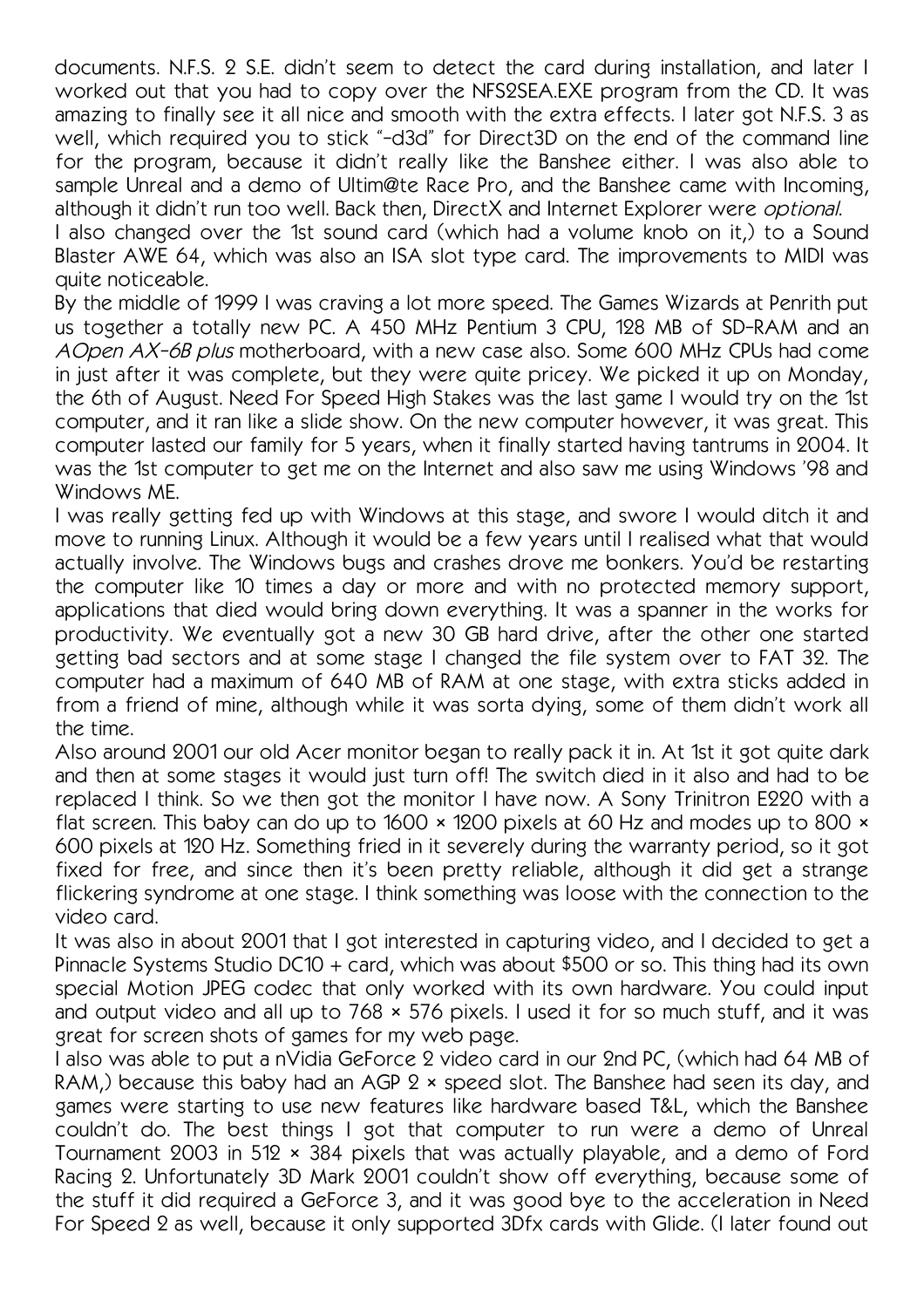## about Glide wrappers.)

The Sound Blaster AWE 64 had been giving me trouble from what I can recall, and I got some cheap and nasty replacement thing that couldn't play 2 sounds at once.

The next computer I got was in 2004; the one prior to the one I have now, and a real upgrade in power. Enough so to run The Elder Scrolls 4: Oblivion and Unreal Tournament 2004. It was a 2.086 GHz AMD Athlon XP with 512 MB of DDR RAM, a Gigabyte K7 Triton motherboard, ATi Radeon 9600 video card (AGP 8 × with Fast Write support) a new 120 GB hard drive, a new case with a transparent side and a Sound Blaster Live card. It was a beast! I could run all sorts of stuff at really good speeds. Towards the end I upgraded it to 1 GB of RAM to try and improve Oblivion's performance, but it just didn't like Windows ME, and wasn't even supposed to run on it. Using the Unreal Editor 3 was a real pain under Windows ME also. It chewed through the RAM, and you had to reboot so often it wasn't funny.

In 2006 I decided to try out Linux for the 1st time with Knoppix. You could run it off a CD and see what it was like. It worked quite well with my hardware, but I began to see that what I had said about leaving Windows behind was not possible. After 11 years of computing with Windows, there's just so much stuff you can't do without it. Knoppix was pretty fun though, and I learnt quite a lot of stuff about how Windows presents things that's not necessarily done the same way in other operating systems, such as hard drive labelling. The one thing that was a pain about Knoppix, was the shut down time. It took up to 20 minutes on some occasions! Damn.

Unfortunately during the same year, the Studio DC10+ card got a loose crystal, and the software would also complain that it didn't exist. It caused a lot of havoc with the motherboard, eventually permanently killing something in it. So much for IBM's specifications on hardware protection buffering. After only 2 years, the computer's short life was over, which I was really mad and bitter about, especially since I'd just got a new SCSI card for the scanner, which didn't see much use. Windows ME had all the trouble under the sun even booting in the end, and I had to disable network support and the floppy disk drive, (which died when I got the SCSI adaptor somehow,) to get it to work. Knoppix got me through the last few days, and then I was able to get the PC I have now.

This time I went straight for Windows XP. Software support for Windows ME was dwindling, and I wanted my video capturing days back again. I didn't trust much of the old hardware, so I went for all new stuff, including a new hard drive. This time I got a Pioneer DVD burner also, to replace the sucky Samsung piece of trash I had previously.

I now have an Asus A8V-MX motherboard, which I don't really like, since it doesn't correctly support AGP Fast Writes, and is too small in the way of expansion slots. I decided to get a 64 bit AMD Athlon CPU to run the 64 bit version of Windows XP, but at the time I wasn't aware that 16 bit application support had been dropped, and I was able to exchange it for the 32 bit Professional version for free, since this was told to me during the PC being built. (Just in case anyone didn't know, it's 64 bit Windows that lacks the 16 bit program support  $-$  the 64 bit CPUs can still run that stuff.) The video card unfortunately was a downgrade, to an ATi Radeon 9550, which was noticeably underpowered on Oblivion. I also got a Sound Blaster Audigy sound card and was provided with some kind of high resolution TV tuner card. I later gave it away to someone I know, and replaced it with a Pinnacle Systems Studio 500-PCI card, which came with Studio 10.5.

Knoppix didn't like my new sound card, and despite various efforts I could never get it happening. I later tried out the Australian Puppy Linux, which did work with it and fitted on an 8 cm CD.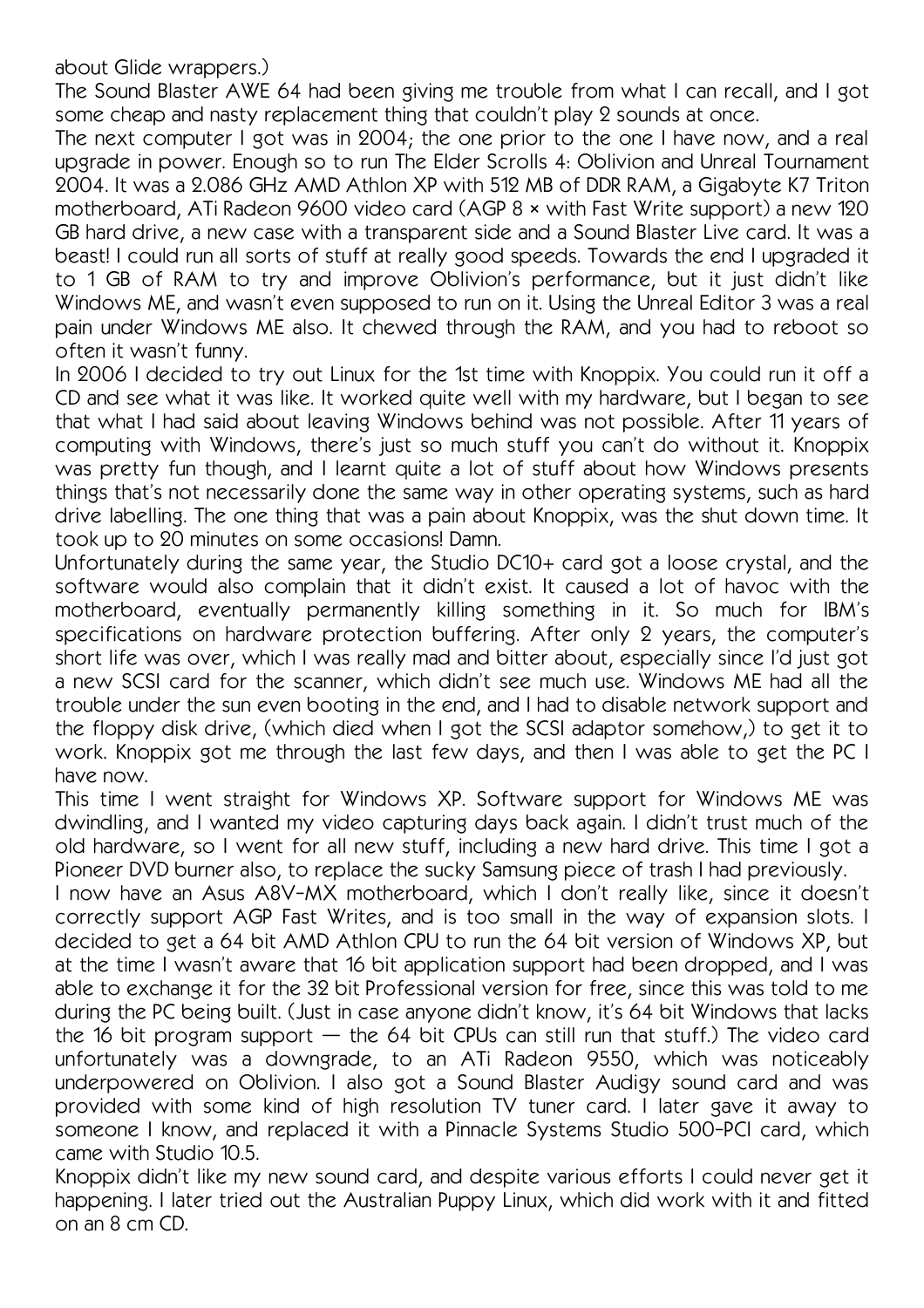During some exciting Oblivion action one night, the screen suddenly went black and the hard drives stopped. Uh oh. I rebooted and nothing. My power supply had fried! A quick trip to Springwood Computers got me a new one just in time for the weekend when I had a friend coming over.

After receiving about \$900 from MBF, during some kind of merge, I decided to splash out on a new video card at the end of 2008. I was recommended a nVidia GeForce 9600 GT for PCI Express, but I found out that this motherboard has the wrong kind of PCI Express slot. So I went for an AGP slot nVidia GeForce 7600 GT, which has a whopping 512 MB of video RAM! Again with the problems! The day after I got it, all hell broke loose, as my poor new PC began to malfunction. My heart sank. I took out the new card and put back the old ATi one. But it still was having trouble! No one at the shop seemed to know what was going on though. To cut a long story short, and a couple of hard drives later, the chaps at Springwood Computers, worked out that my power supply was underpowered and had half died under the strain of running 2 hard drives, 2 optical disc drives and now this new beefy video card, which by the way takes power directly from the PSU. With a new one guaranteed to deliver 500 W at all times, my 3rd power supply in this PC has now got me back in action. But something left my video capture card a bit iffy after all the power drop outs and what not. It now has the tendency to drop frames when it shouldn't.

The stability of Windows XP over Windows ME has been unbelievable. I can actually run my PC all day without ever rebooting. Plus you can actually run the Unreal Editor with other programs at the same time! And if a program dies, nothing else gets affected. The only Blue Screens Of Death that I've got have been due to hardware problems as well. Although it does have a LOT of other annoying "features" and design problems. The default set up is almost unusable. I really needed to tweak a bunch of stuff to get things more flowing. During 2007 I was getting really interested in getting a laptop computer. Something that'd let me take my stuff out away from home. I considered getting one with Linux, but finding a place that actually sold one without Windows was almost impossible. Custom building full size PCs is easy enough, but customising a laptop computer is a different matter. As far as I know there aren't that many places that let you choose every part of it. The other problem I found with Linux was that I was doing more work trying to get it to work than what it was doing for me and I hated the idea of having to compile programs yourself that you downloaded. It was far too archaic in that respect, and the bizarre dependencies and compilation errors made it a real nightmare. There was no standardisation to anything. So I decided I'd go for something from Apple. Macs were supposed to be easy to use and you could actually go and buy software for them, where as nobody stocks Linux software. I figured the white MacBook would be the best. The MacBook Pro would have been really nice, but it was far too expensive. I'd never actually used Mac OS X before, so it was a bit of a plunge. I was really impressed by how it looked though in various screen shots. I thought it had the most amazing looking GUI I'd ever seen.

Using it has been a bit of an up and down experience. It's certainly right that there isn't as much Mac software as what you can get for Windows. Maybe only  $\frac{1}{10}$  of the stuff in some instances. I was lucky to get Corel DRAW 11 back in early January of 2008, as it was the last Corel DRAW suite ever made for Macs. Corel had given up on all the stupid changes that Apple kept making to the OS, (like the constant revisions,) making backwards compatibility almost non-existent. And that's one of the things I don't get about Apple. They have such a small amount of software available for their computers, yet from Mac OS X Tiger and on, they've eradicated all support for their Classic environment. Nothing earlier than 2001 or so that hasn't been "Carbonised" will work and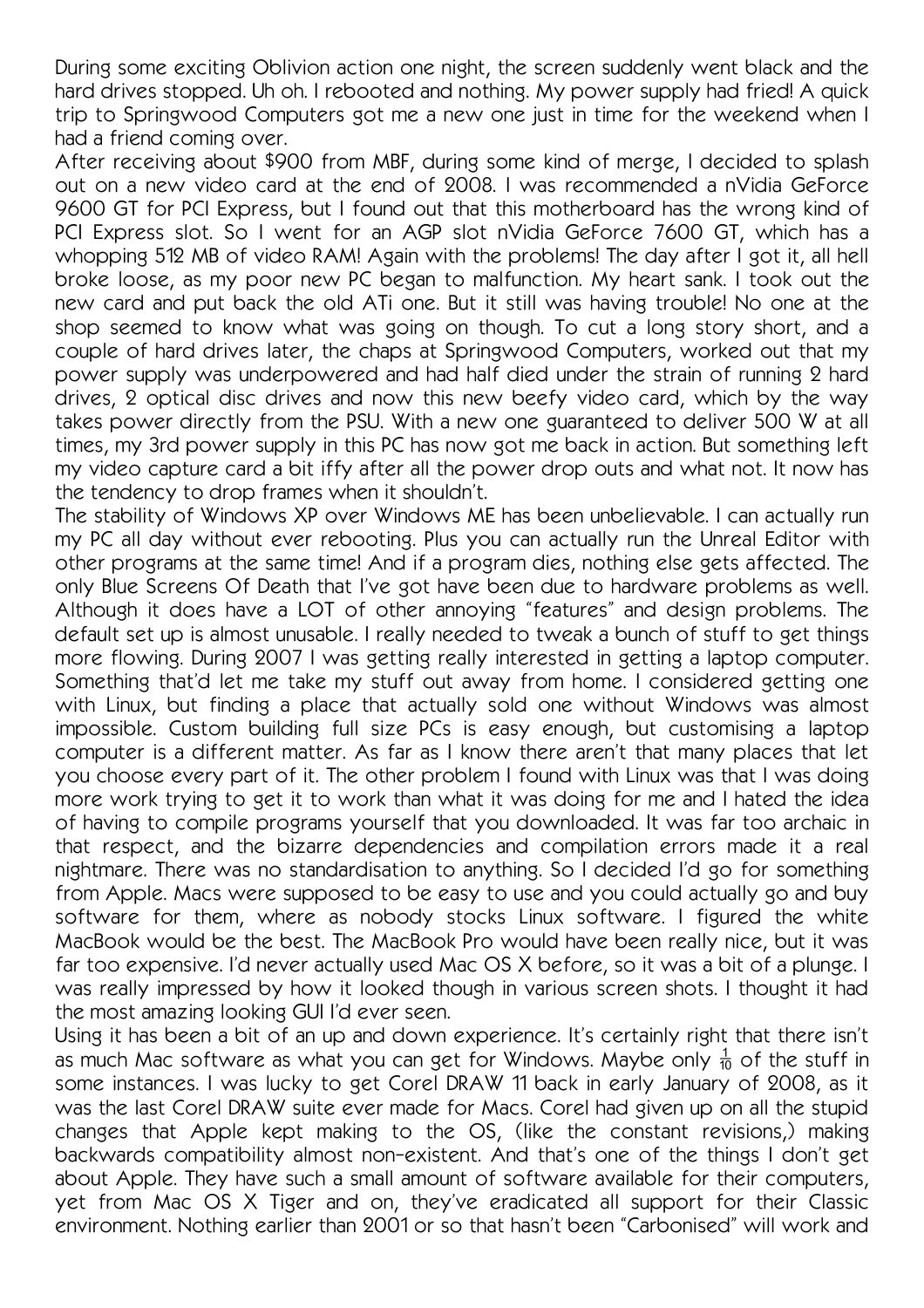new software won't work at all on an earlier revision of the OS. They seem to be shooting themselves in the foot so badly. Mac OS X Snow Leopard even has Rosetta ( the PowerPC emulator  $-$ ) as an optional extra. Without that, nothing prior to 2006 will even run! If you ask me, they should never have dumped the PowerPC. Changing CPU types is a recipe for disaster, and it's shown. So unfortunately, my MacBook will most likely be the last new Mac I'll ever get. Apple obviously couldn't care less about their customers and making things compatible, (which they obviously used to do,) and it makes you feel so disillusioned by them. They almost seem more like a fad these days rather than anything serious. So despite the irritating past, I'm going back to Windows again in the future. At least you can run stuff older than a few years on it. I guess if you start as a Windows user, you're always a Windows user, but really, I don't know how some of the Mac only users survive. I'll keep my MacBook running as long as I can manage. I really do like it, but I have no intention of forking out money for new operating systems for it. I've only had it for 2½ years, and Apple have put out 2 more revisions of Mac OS X in that time. It's far too frequent.

Changing operating systems is hard alright. Especially to one that barely supports any software. If you're only interested in listening to music, looking at pictures, browsing the Internet and watching DVDs, then you might find changing from one system to another pretty easy. But when you've accumulated so much software that does very specific things, or doesn't exist for other operating systems, like the Nexus memory transfer software, Corel CHART, the Unreal Editors, Need For Speed High Stakes and so on, you're going to be in trouble. You also have to consider what new software you're going to have to buy to replace the stuff you already have for a different OS. The bonus about the Corel DRAW 11 suite is that it came with both the Mac OS X version and the Windows version in the one box, as well as Diablo 2. You can actually turn the Mac demo of Unreal Tournament 2004 into the full version if you have the PC game as well. Although I found it had missing sound effects and voices. :-P

Mac OS X is really nice and stable though. I've only had one kernel panic in about 2½ years, which was related to Virtual Box (, which is a virtual machine). Although sometimes on rare occasions, it refuses to boot, leaving you with just vertical lines down the screen, like the Atari 2600 when a cartridge wasn't inserted correctly. There's less stuff to tweak in Mac OS X as well, which is often a bad thing also. Like, how do you make any adjustments to your video processor? Where's all the settings for texture filtering, triple buffering, anti-aliasing and all that? It doesn't seem to exist unless the game you're playing supports those adjustments.

The interface is less annoying than Windows XP. It seems more sensible. Take file associations for example. In Windows, you'd think that if you set a file to open with a specific program, it would do so. Baaap! I set my AVI files to open with Media Player 6. (Type in mplayer2 on your run menu, and you'll know the one I mean.) Yet every time I double click on one, I get the same question about what program I want to use to open it with. It's hopeless! You can tick that "Always use the selected program..." box to your heart's content  $-$  it won't make the slightest bit of difference. I'm not sure why I'd want



to open it in my web browsers or GetRight. Hmm…

In Mac OS X, you go to the file properties, choose the

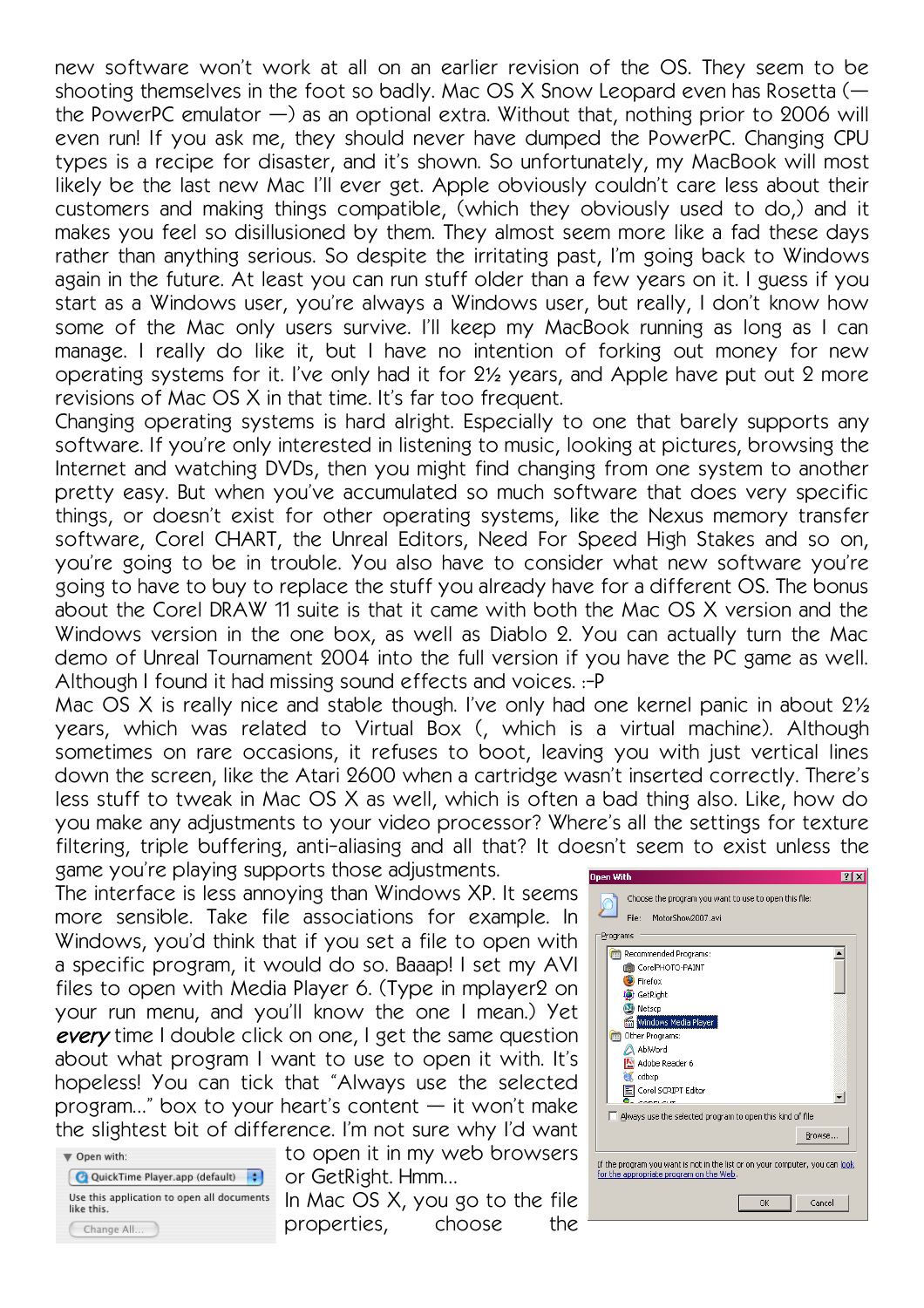program you want, click on Change All… and it's done. Just like that. You can even have specific files open with a different program. No BS, just plain and effective.

Another thing that's screwed with Windows XP is the extremely annoying way that it guesses what kind of view to display in Explorer windows, based on what type of files are in that directory. That's just plain inconsistency. Suddenly context menus are missing sorting options, certain types of files won't show modification dates and other important info compared to other files in the same folder  $-$  it's a real mess. I'm pretty sure in Windows ME it wasn't this bad. Not only that, it even often comes up with sorting options for the wrong types of files, such as video related features, when the folder only contains audio and pictures for example.

| View                                                 |                                                 |
|------------------------------------------------------|-------------------------------------------------|
| Arrange Icons By<br>Refresh                          | Name<br>Size                                    |
| Customize This Folder                                | Type<br>· Modified                              |
| Paste<br>Paste Shortcut<br>Undo Rename<br>$Ctrl + Z$ | Show in Groups<br>Auto Arrange<br>Alian to Grid |
| New                                                  |                                                 |
| Properties                                           |                                                 |

These on the left are the only 4 sorting options you need in my opinion. All this stuff on the right is just a load of bollocks. I just wish Windows XP gave you the option to delete them. Apparently in

Windows Vista it's even

worse! Ack. A similarly related annoyance introduced in Windows XP are the new autorun handlers. It used to be so much easier in Windows ME. You put in a CD or DVD, and if it had an autorun.inf file, it would do what it had to do, or you could prevent it by holding down Shift. Now in Windows XP, some moron forgot that, and it suddenly activates this blasted Sticky Keys feature instead! Another thing you need to go and disable. Like with the folder views, Windows comes up with a whole bunch of malarkey to do with your optical

| <b>Choose Details</b><br>Select the details you want to display for the files in this folder.<br>Details:<br>Category<br>Pages<br>Comments<br>Copyright<br>Artist<br>Album Title<br>Year<br><b>Track Number</b><br>Genre<br>Duration<br><b>Bit Rate</b><br>Protected<br>Camera Model | ▲         | ? x<br>Move Up<br>Move Down<br>Show<br>Hide |
|--------------------------------------------------------------------------------------------------------------------------------------------------------------------------------------------------------------------------------------------------------------------------------------|-----------|---------------------------------------------|
| Date Picture Taken<br>Dimensions                                                                                                                                                                                                                                                     |           |                                             |
| Width of selected column (in pixels):                                                                                                                                                                                                                                                | <b>OK</b> | Cancel                                      |

disc, based on what it finds on it, and at worst, when you change discs, it often forgets to update what was in there, so when you think you're double clicking on the icon to open up something like a bunch of random files you've burnt yourself, up comes WinAMP, 'cos Windows thinks it's still the previous audio CD you had in there!



This is the kind of annoying thing that pops up when you stick in any old DVD. (This is on my Dad's computer. How does he survive?) In this case, one of my backup DVDs of stuff. In the past, if you stuck in such a disc, Windows would do absolutely nothing, which is exactly what I'd want it to do, until I'm good and ready to attend to the DVD. Thankfully by downloading Tweak UI of the Powertoys For Windows XP, you can disable all this junk. In fact, for me it got so annoying that I just disabled the autorun feature entirely and made up 2 batch programs that will only open

up to the root directory of my optical disc drives. They're

easy enough to make. You just put:

Start D: or whatever letter your drive is given. You can also put: @ECHO OFF at the top if you don't want the text displayed.

These are my autorun handlers on the right. Yep, that's right, I deleted all of them.

Mac OS X has a preference pane that allows you to

| <b>SIMCON OT</b>                                                                                                                                                                                                                                                                                                                                                              | --                                            |
|-------------------------------------------------------------------------------------------------------------------------------------------------------------------------------------------------------------------------------------------------------------------------------------------------------------------------------------------------------------------------------|-----------------------------------------------|
| E-About<br>E General<br>Fi-Mouse<br>E-Explorer<br><b>E</b> Common Dialogs<br>Fi-Taskbar and Start menu<br><b>E</b> Desktop<br>- My Computer<br>Drives<br>Special Folders<br>白- AutoPlay<br>- Drives<br>-- Types<br>Handlers<br>Drive Letters<br>ι.,<br>-- Control Panel<br>- Templates<br>E Internet Explorer<br>- Command Prompt<br>E-Logon<br>-- Access Control<br>- Repair | Autoplay Handlers<br>Delete<br>Create<br>Edit |
|                                                                                                                                                                                                                                                                                                                                                                               | Cancel<br><b>OK</b><br>Apply                  |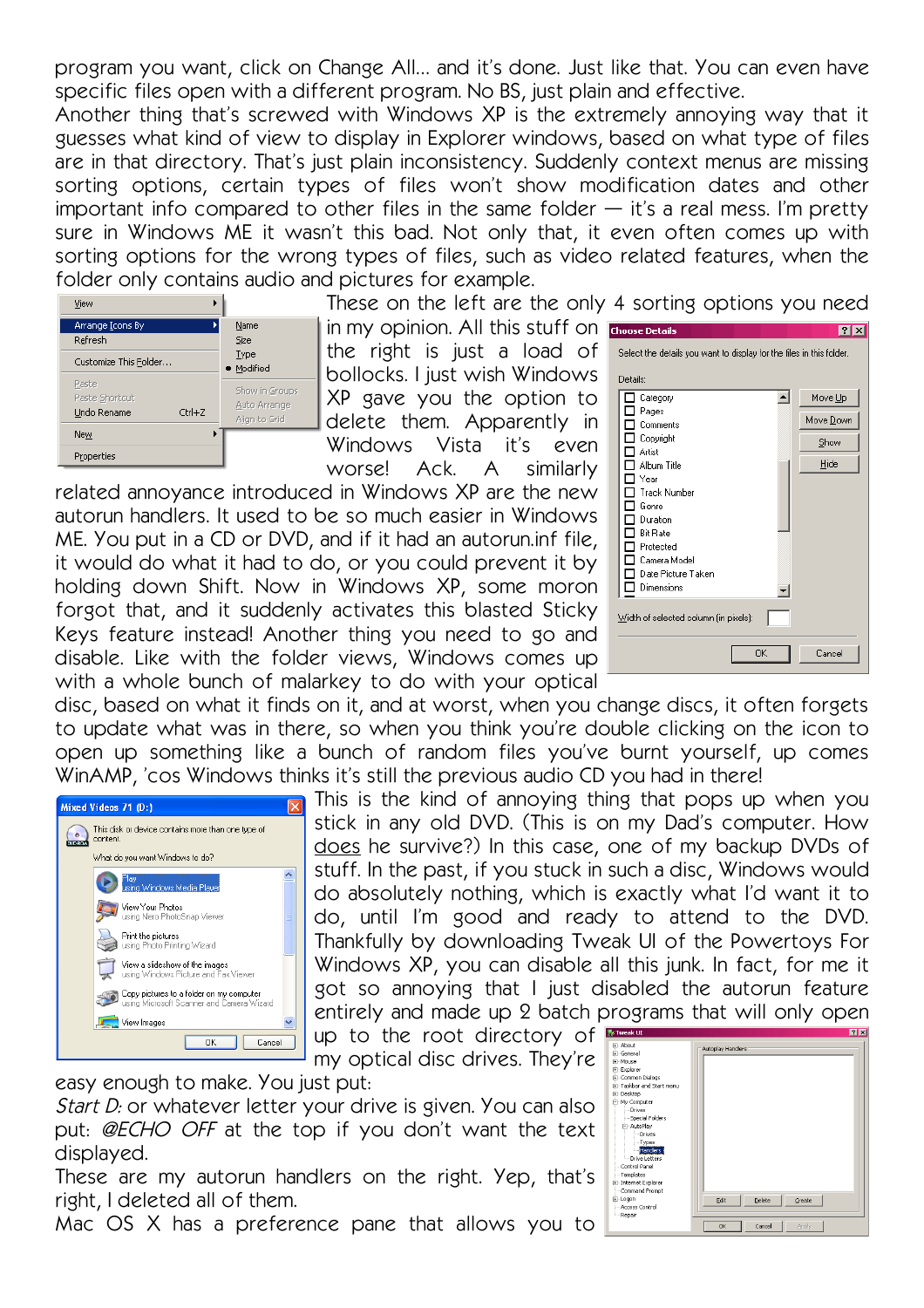| CDs & DVDs                            |          |                                            |
|---------------------------------------|----------|--------------------------------------------|
| Show All                              | $\alpha$ |                                            |
|                                       | ÷        |                                            |
| When you insert a blank DVD: Ignore   | ÷        |                                            |
| When you insert a music CD: Ignore    | ÷        |                                            |
| When you insert a picture CD: Ignore  | ÷        |                                            |
| When you insert a video DVD:   Ignore | ÷        |                                            |
|                                       |          | When you insert a blank CD: Ask what to do |

choose what actions to take also. Like Windows, I usually have it do nothing at all, except this comes with the operating system. You don't need to download it. Inserting a blank DVD to a drive that doesn't support DVD burning will automatically eject it again also.

One thing that's handy in Windows that Mac OS X

doesn't allow, is the ability to drag files from any save or open dialogue box into another application. Say you're going to open a picture, but find it isn't in the directory you thought. You can then open the correct folder, where it really is, and then cut and paste it into where it should be, using that same 1st open dialogue. It can speed things up not having to go and open another Explorer window of that initial directory. Plus you might find an audio file in there you'd like to play. You can just open that from there also. Windows has a great suggestion feature also, for when you're typing in locations, which I use all the time to speed up folder navigation. (I think it goes back to Windows '98.) Mac OS X has it too, but it's not quite as good.

| Go to the folder:                  |        |    |
|------------------------------------|--------|----|
| /Users/JMK/Pictures/Other Piccies/ |        |    |
|                                    | Cancel | Go |
|                                    |        |    |

Here's some pictures showing what I mean. Windows gives you a list of possible next choices,

where as Mac OS X only fills in the rest of your typing to the 1st match. In this folder of "Pictures", I also have a sub folder called "Other YK," but it isn't suggested until I type in the "Y."



Let's talk about program installations next. Windows has it down pat, if you ask me, although that's not to say that some poorly created applications don't make a mess of things. You run an installation program, and then later if you don't want it any more, you can just run the un-installer in the Control Panel. Usually everything about the program will then all be removed, including information in the registry. In Mac OS X, installation is usually done by opening a disk image file and then dragging the application folder into your Applications folder. When you want to get rid of it, you just dump it in the trash can. Unfortunately, what you don't realise though, is that several files relating to it still exist in other bizarre locations on your hard drive, such as the Application Support and Preferences folder. So you have to manually search and destroy them. Some more nicely written Mac programs however come with an un-installer also, but it's not very often. If it was me, the program and its preferences would all exist in the one directory.

The other thing that got worse with Windows XP was the amount of software included that no longer became optional. Although, Internet Explorer, the worst of all, became stuck in the works like chewing gum in your hair since back in Windows '98 or so.

Although Windows XP has a tantrum, you CAN Windows File Protection remove other items like MSN Messenger, Windows Media Player 9 and Outlook Express. You'll get a message like this once you've removed the application AND the backup files. (Which are usually in: C:\WINDOWS\system32\dllcache.) Just click on



Cancel and forget all about it. Of course you need to be careful, and not remove something that really is needed to run the OS.

Mac OS X lets you remove stuff just by chucking it in the trash can. Although you'll probably want to keep Finder and QuickTime. You can just chuck Safari, (especially if you use Firefox,) iWeb, Comic Life and Garage Band. iTunes and iPhoto seem to be tied up with Front Row, so you might to hang on to them! Some web sites claimed you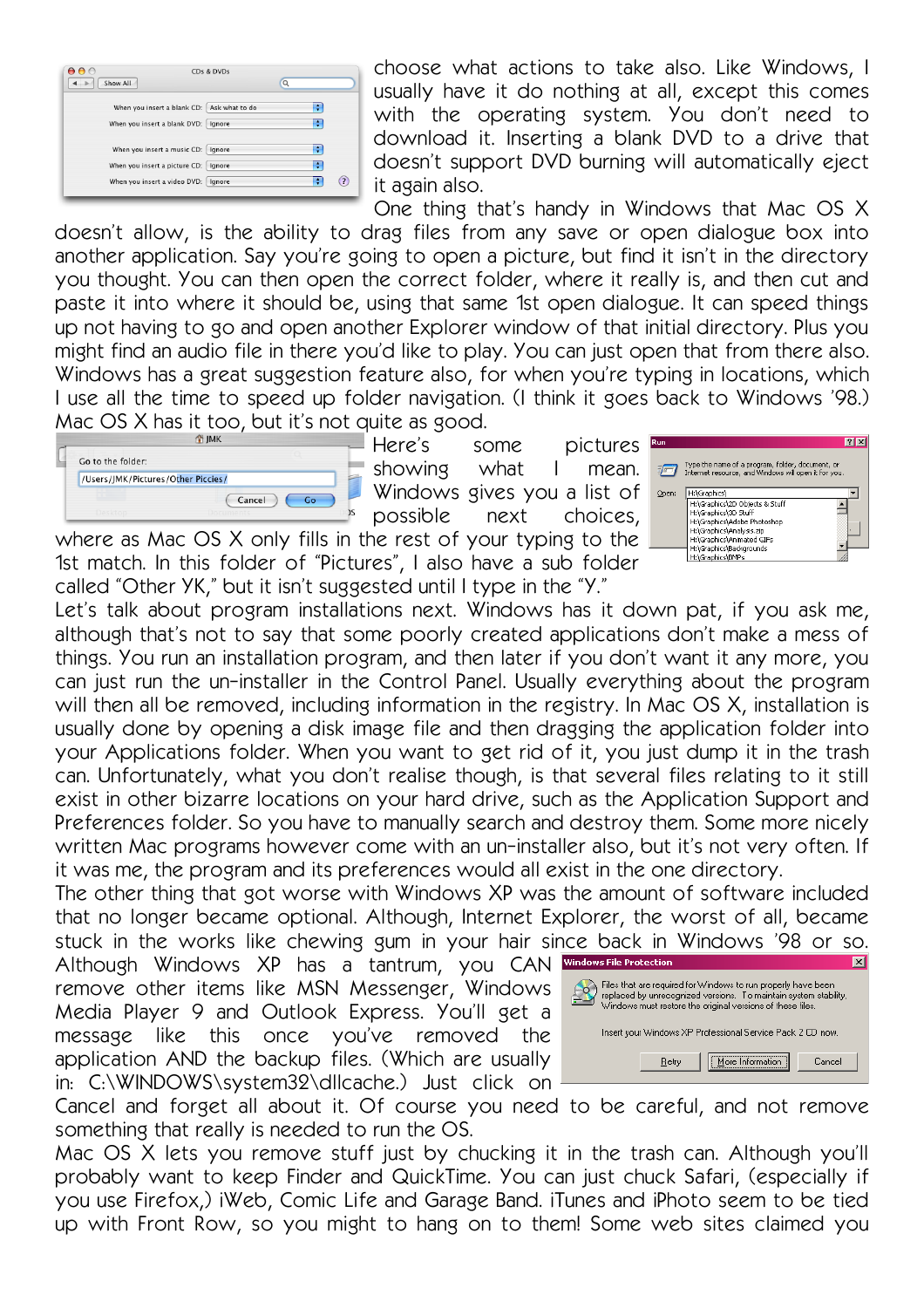couldn't remove the widgets which come with Mac OS X Tiger either, but you can, so long as you have your administrator password. You can dump the lot if you don't want them.

Another thing I HATE is automatic software updates. (They seem to assume you always have an Internet connection, some of these software developers.) If I wanted to update my software, I'd go and see about it! The last thing you want is half a squillion programs chewing up your connection speed while you're trying to do other stuff. I update when I want to update. If of course the programs were written properly in the 1st place you wouldn't need to do any updating. It just comes across as lazy and it bloats up programs as well.

When it comes to virus protection, Windows XP is a lot more vulnerable than Mac OS X, mainly because there's more viruses written for it. In my 14 years of computer use at home, I've only had about 3 viruses, although one was more of a Trojan horse, which looking back on the file I got, I should have known better about. I'm not sure what it actually did though. That said, the chances of getting a virus on my Macs is probably pretty slim, since there's only a handful of them at best. The general way to be safe is to never accept unknown programs from people you don't trust, don't download programs from "black market" Internet sites and when you do download stuff, make sure it's from somewhere reputable that's checked it first. If you're really paranoid, a virtual machine is a great way to test software and see what it does before running it on your main OS installation.

Earlier in the year (2009) I got fed up with drop outs in the power supply (to the house) and got myself a UPS, which I'd been putting off for years. If you want to protect your computer from hard drive "head crashes" as well as other file system errors and even losing your work, a UPS may very well be worth the money. My one cost under \$200 and they'll usually keep your computer up and running for at least 10 minutes during a power failure. Plenty of time to finish up what you're doing, and shut the computer down correctly. Although with mine, the battery charging time is 8 hours, so you don't want to suck it dry. :-P My UPS even came with optional Java based monitoring software, in case I wanted to know how it's doing.

# (5th of August 2010 extras:)

I don't really like the whole Windows XP activation thing either, which is something Mac OS X doesn't make you do. Naturally you'd never see anything like that with Linux either. As someone pointed out in an article I read recently, what's the point of Microsoft treating all its customers like criminals when hackers know how to bypass the activation stuff anyway? Regular users don't benefit from any of the malarkey Microsoft make out. It's just a way for them to try and prevent themselves from being ripped off. It would be nice though if they could provide some kind of bypass application when they drop support for the OS in 2014.

## (15th of April 2011 extras:)

Late last year I had to replace the Sony E220 monitor because it got the heebee geebees again with this flickering syndrome. CRT monitors are unfortunately very hard to get now, with LCDs being the predominate "choice." The 2 main benefits of cathode ray tubes that I didn't want to leave behind was their ability to do multiple resolutions and their excellent viewing angles. Although they do tend to fade over time. So I thought I'd go for a LED display instead, as these have very fast pixel response times and much better viewing angles than LCDs. Unfortunately when I tried to find places that might have one, I discovered that they aren't really being sold yet in great numbers, and there didn't seem to be a lot about them. So I decided I'd have to go for a LCD after all. I wanted something with the same resolution, or better, than the one I had been using and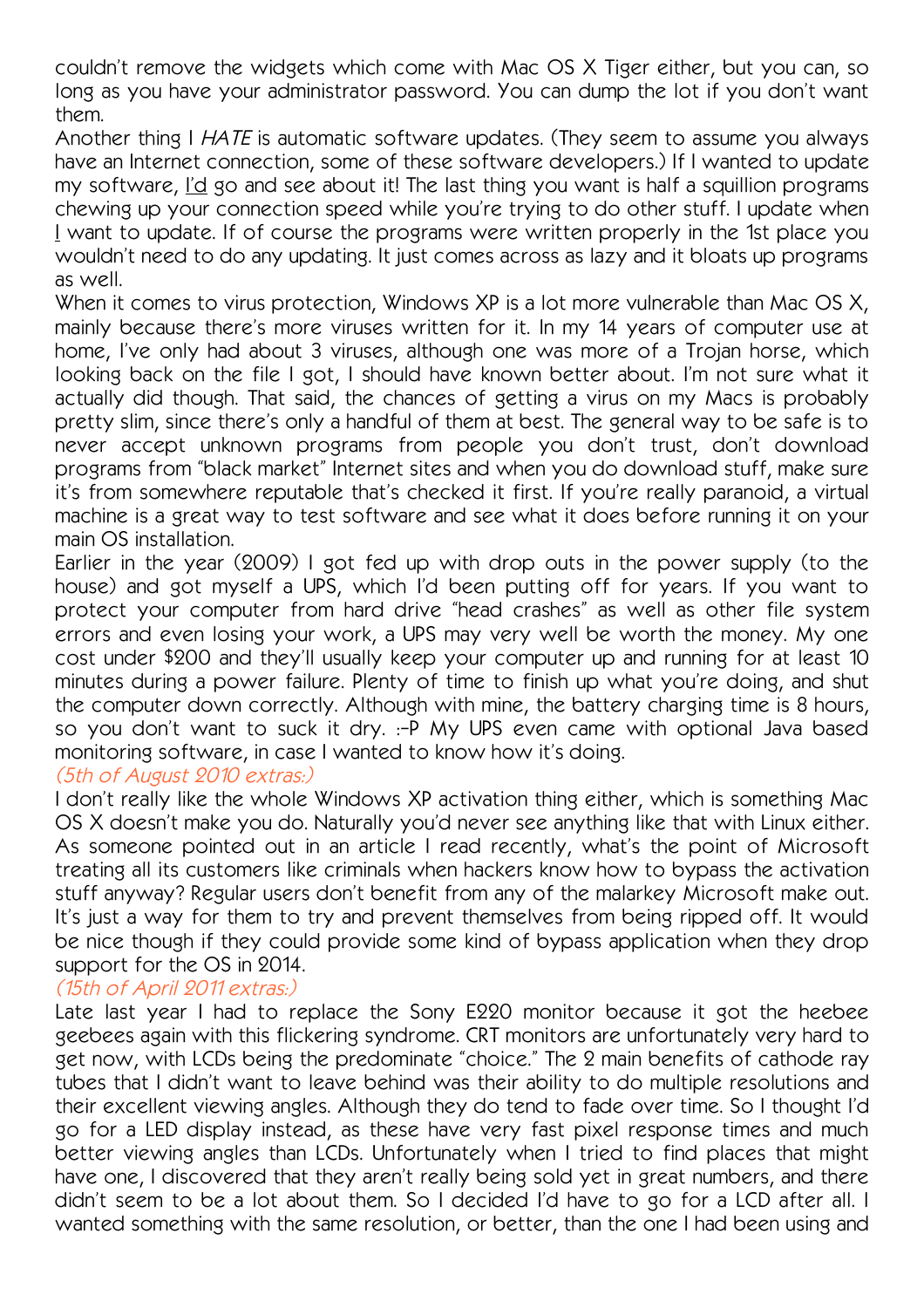a good pixel response time also. Nothing cheap and nasty either, so I got to reading a heap of reviews. I eventually found out that keeping the same resolution would mean having to get a bigger monitor. There seemed to be a limit on how small LCDs would go at high resolutions. I eventually decided upon the Hewlett Packard LP2065, which got mostly good reviews. Some people had said the pixels got stuck on occasions, but I've never seen it do that. The maximum resolution is exactly the same as the Sony monitor I had, but now I actually use it, because the old monitor was quite flickery on 60 Hz. The pixel response time is about 8 ms, which is pretty good, and the viewing angle is surprisingly wide. Unlike my MacBook's screen, you can actually look up and down and side to side without it going inverted. All in all, it's been really good so far, plus it's nice & sharp looking. On lower resolutions you can apply a sharpening effect to reduce the blurriness also.

## (29th of July 2011 extras:)

Last year I was given an older PC that was going to head off to the tip. Apart from missing a hard drive, the rest of it still worked. I found an old 120 GB hard drive and put Mandriva One 2007 (Linux) on there to begin with, since it only has 256 MB of RAM. I used it for a bit, and then recently changed it to Windows '98 to see how well it could run T.E.S. 3: Morrowind. I planned to get it up and going in one afternoon, but it actually took some time into the evening, after constantly running into various troubles along the way. The computer initially had a nVidia GeForce 2 MX video card with 64 MB of RAM, but I changed it to my ATi Radeon 9600 (with 256 MB of RAM) from my previous computer. It's now set up to run on my TV as the monitor. (Up until Windows loads, it stays on the default NTSC signal. Luckily the TV supports this too. When a BSOD comes up though, it goes all weird.)

## (6th of January 2012 extras:)

I think Apple have made a lot of mistakes with the Lion revision of Mac OS X. The fact that you can no longer even run early PowerPC applications for the same operating system is just weird. So while us Windows users can still run applications from at least 17 years ago, Mac users have been reduced to universal applications from only 6 or so years back. Not only that, but they cut out support for their own modem and the operating system isn't even available on optical discs in shops! So if you never had an Internet connection, you can't get it for an older Mac, and if your hard drive fails, you can't restore it yourself either. (Unless you back up the installer.) So I think that's really stupid and short sighted of them, especially with all the other issues Macs have with the lack of support for software and hardware. You'd think the company would try to become more compatible with as much as they can, rather than doing the opposite. It's just giving Windows an even greater edge. And Linux too.

# (22nd of December 2013 extras:)

One thing I can't stand is that horrid Clear Type excuse for anti-aliasing on text edges, which plagues Windows 7 in situations even when you have it turned off! How can anyone STAND using it? It makes text look like an out of focus rear projection monitor, or TV. It gives me a headache. Mac OS X suffers with it as well, but once you turn it off, you NEVER see it again. And then you get these screen shots on the Internet of other people using it, and you're like: "Dude! The colours!" Oaugh, it's painful! It doesn't matter what monitor you're using; it looks ghastly, and should never have been put into Windows 7 at all.

## (7th of October 2015 extras:)

I may have had a go at Apple in 2012 about Mac OS X, but Windows 10 this year — oh my gosh, what were they smoking over at Microsoft? This is like Windows 8, but worse! Apart from the ghastly interface, which let's face it, is just Windows 1 with anti-aliasing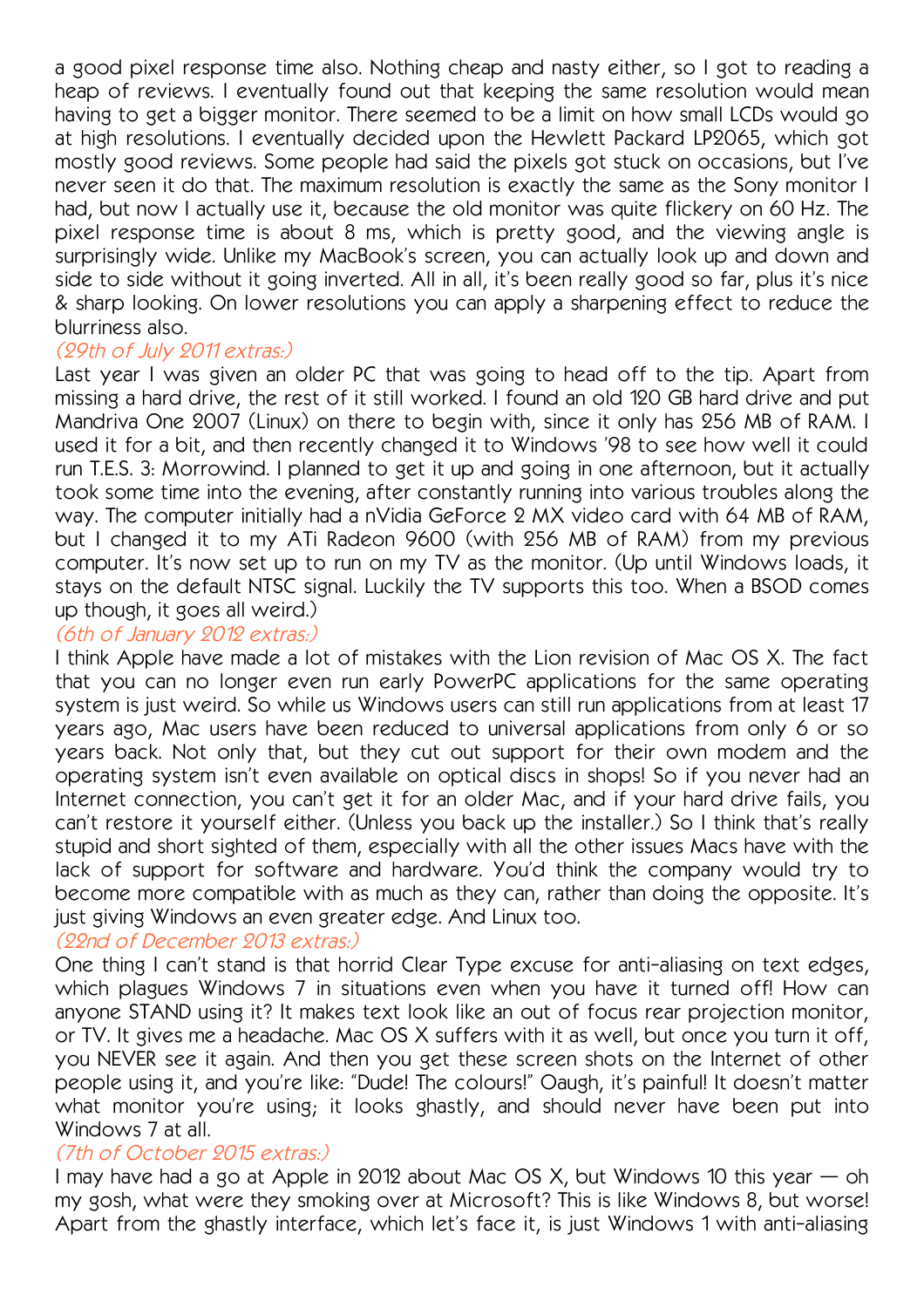and a few extra bits thrown in, the OS is now spyware!!! In the licence agreement, you are accepting that Microsoft can keep track of what you're doing! **WHAT?!!!** What files you open, what web sites you visit, what programs you use. Anything they like! Not only that, but they've now rammed that blasted auto-updating junk down your throat even further. You pretty much have to go into the services area to disable it, rather than just in the Control Panel. (And it shouldn't exist anyway.) And if being spyware wasn't bad enough, they put adware into Windows 7 and 8 for the poor sods who had the Windows Update dealie enabled in their operating systems. Then there was all the malarkey about them giving it away for free, but this only applied if you got it from their web site, which would have been a huge download to suffer through. (How many days would that take on a dial-up connection like mine?!) And then some people said it didn't even work anyway! I somehow doubt the shops are going to be giving out free copies. The true price is \$299 for the "pro" version & \$179 for the "home" one. Pro my @\$\$. This has been the biggest cock-up at Microsoft since dodgy old Windows '98 & ME. And although they were as unstable as a mentally defective pile of wooden building blocks in an earthquake, at least their interfaces looked better, and you didn't have all the other B.S. tied into Microsoft's web site.

Last year however, I went backwards and got a used HP Compaq laptop PC to run Windows 2000 on. Oh! That was a very wise choice. That operating system is arguably Microsoft's finest hour I would say. Certainly their last serious effort anyway. Although Windows 7 was a false sign that they were pulling their socks up, 'cos everything just went down hill after that.

#### (19th of February 2016 extras:)

This year I've been aiming to acquire a Power Mac G5. I think it'd be an interesting computer to have. Something a bit beefier than my iMac G4 and with a sexah looking case to boot. I'd probably spend up to \$300 on one — some of the prices on eBay have been less than that, although I'd rather get one from some computer refurbisher place. I'd probably have to find a copy of Mac OS X Tiger for it as well, unless the person I get it from actually does provide that OS. I certainly want Classic support.

I also started doing a little bit of Mac programming again after 8 years. I'd much rather be using Visual BASIC or FreeBASIC in Windows though.

I said in the past I wouldn't go back to a new Mac, but that still remains true, as the G5s are about 11 years old now. Ultimately, I'd like a fan cooled dual core 2.3 GHz model with 2 GB of RAM and a 500 GB hard drive. I get the feeling I'll probably need to make compromises on that. It would be nice though for it to have iDVD processing my DVDs, rather than cracking out my MacBook. And you really need some grunt for that program. I'd probably get some kind of DVI switching device to share my monitor.

#### (12th of September 2016 extras:)

On the 27th of July, my Power Mac G5 arrived. I ended up with a dual core 2 GHz model, with 2 GB of RAM, and the original 149.1 GB hard drive, which I intend to upgrade from. Possibly to a 900 + GB one. I've yet to find out if it will work with AF drives, and if not, I will put the new drive in a caddy, and switch to it when the internal drive fails.

I have both Mac OS X Tiger & Leopard on separate partitions. It's a bit of a git switching between them, and I had to disable Spotlight to stop it chunking up every time you went from one to the other. Our scanner only works in Leopard, even though there's a driver for Puma, (which didn't work,) and of course Classic only works with Tiger. I've got Mac OS X Tiger on the bigger partition, because that's what I prefer using mostly. (It looks a bit better as well, apart from the Dock.)

Compared to my MacBook, the PowerPC CPU is not as efficient as Intel's Core 2 Duo. It's more like the performance of my 1.66 GHz one, based on rendering tests that I did with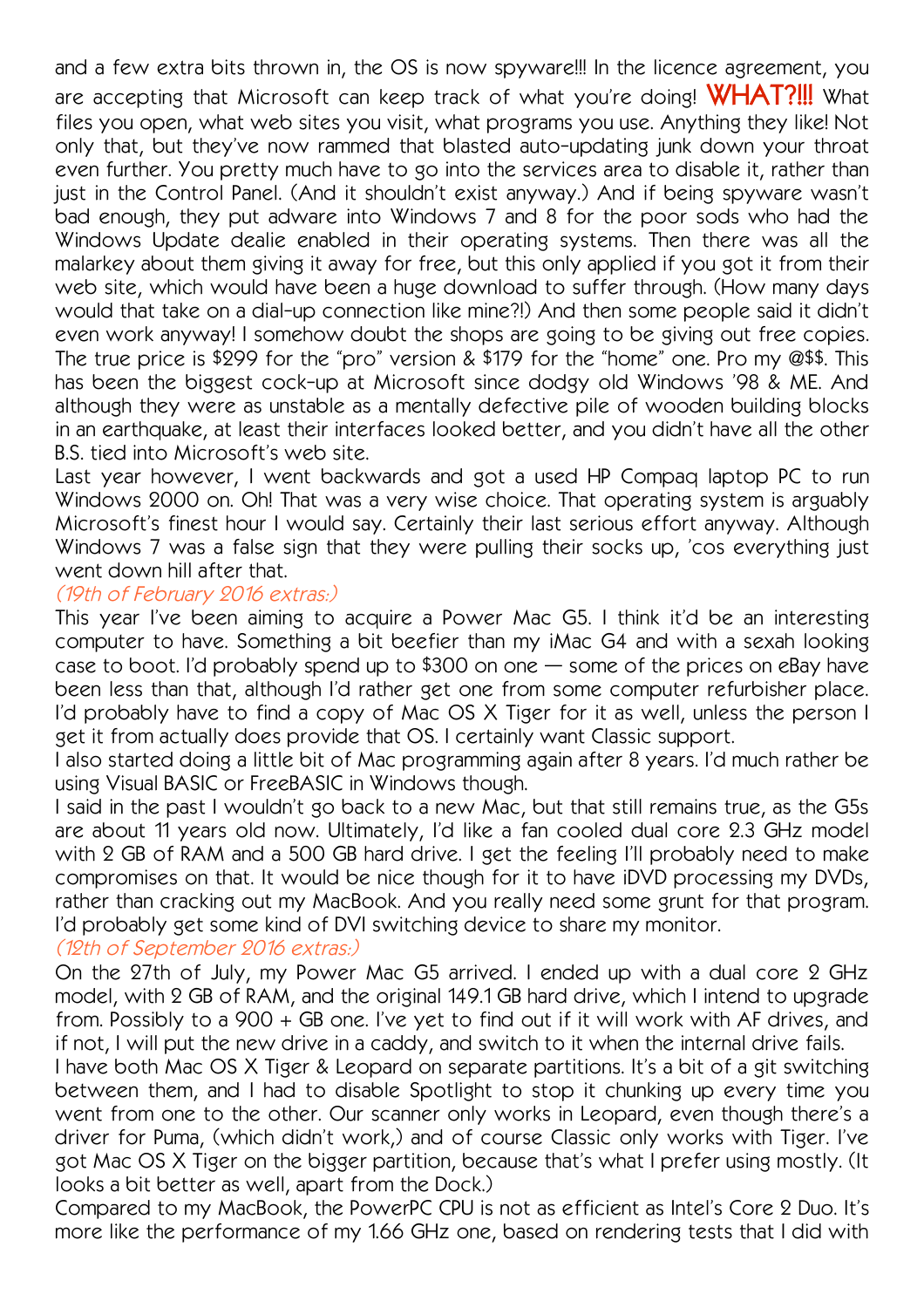Art Of Illusion.

What's surprising, is how slowly the fans run, even under full CPU usage, and how little they increase in speed. Still, it has 4 fans dedicated to just the CPU alone.

The (cough cough) Microsoft keyboard I'm using with it, can be a bit erratic in terms of being detected, and sometimes you need to reboot for it to work, or unplug it and then plug it in again.

Even this early on, I've had to replace the DVD drive, which wasn't all that easy, since parallel connecting drives are getting hard to find now. I was able to get a used one for \$10 from a shop in Sydney, which works fine so far.

# (21st of May 2017 extras:)

AF drives do work fine in the Power Mac G5. At least the 931.5 GB one I have. (You can go up to 2 TB apparently.) I'm not sure what I'll do in the future if the current one needs replacing. But when you consider how much I use it, it may last for the next 15 years anyway, and something else'll probably die 1st.

I tried to make a new year's (high) resolution to stop whinging about Windows 10, and I have mostly kept to it at the moment, since I couldn't care less about it right now. No doubt Microsoft will do something bold & ridiculous again, that just begs to be commented on.

I worked out a way to get Need For Speed 2 S.E. running in Windows 7, so that's pretty good for a game that's 20 years old. You certainly can't run stuff that old natively on a new-ish Mac! You'd have to use Sheep Shaver, if it worked, and if it supported 3D acceleration. Not that there were any N.F.S. games on Macs back then.

# (29th of May 2018 extras:)

I had to replace my main PC's primary hard drive which was close to 5½ years old. After coming back from holiday, something caused it to get bad sectors the moment the computer was turned on after 12 days of just sitting there. If somebody could explain that one, I'd really like to know what happened.

Back in April the motherboard in my newest computer from 2013 just up and died in the middle of me playing Need For Speed: High Stakes, so it's not been a very lucky year for computers so far. That cost me about \$803 to get a replacement, which was "refurbished." Anyway, as I wasn't using the 931.5 GB drive it came with, I put that into my main PC, and I've been trying to get it back to how it was. The last time Windows XP was installed was in about December 2008! So almost 10 years of settings went out the window. Plugging my 4th flash memory unit in reminded me of what a length of time this was. It has always been shown as drive "S" on this computer, because when I 1st used it, I still had an actual hard drive partition of "R." That has long gone, and now I just have directories with those letters as remnants of my Windows '95 days. Windows XP let me change its letter back to "S" though, so next time I plug it in, I can carry on as I usually would.

If this computer makes it to the end of 2026, which will be pushing it, it will be 20 years old! Well, it still has to get to 12 yet.

As for the replacement computer for my one from 2013, it actually has an older motherboard from about 2011, but it's still a Gigabyte one. The CPU is an Intel Core i7 running about 3.5 GHz. This time there's 12 GB of RAM! Yikes, that's a lot for me. I have the same video card, but I had to go to the built in sound processor, because there's no regular PCI slot for my previous Sound Blaster Audigy. "I have the same hard drive too.

The computer came with Windows 10 as well, which I tried in VirtualBox, but it was worse than I thought it would be.

## (16th of February 2021 extras:)

This year I replaced my UPS, which started acting weird and turning off when it was